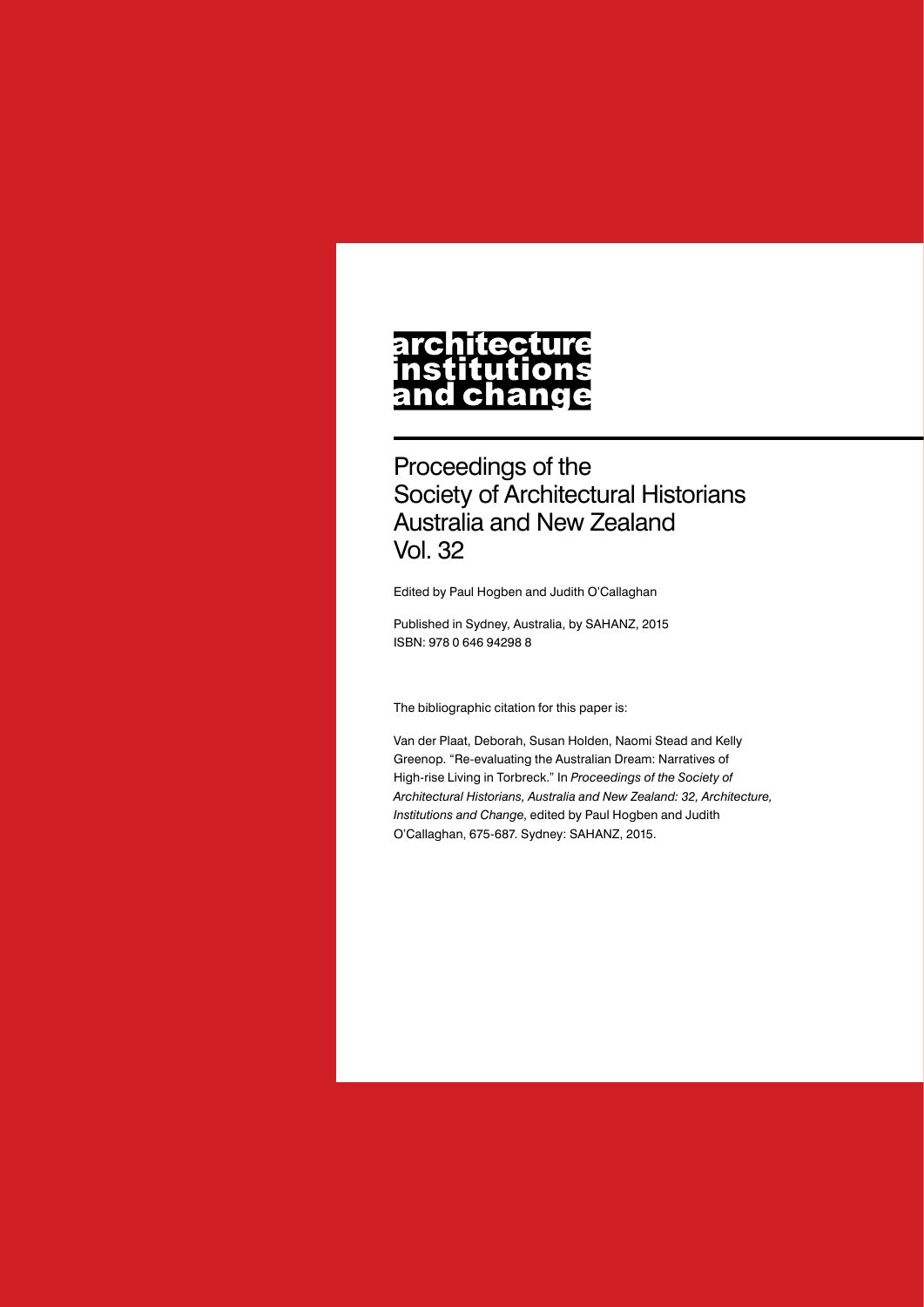**Deborah van der Plaat, Susan Holden, Naomi Stead and Kelly Greenop***,*  University of Queensland

# Re-evaluating the Australian Dream: Narratives of High-rise Living in Torbreck

*This paper examines how a building can become an 'institution' in the colloquial sense of that term – less as part of an organisational or governmental establishment, and more as a*  popular *institution. Job and Froud's multi-storey residential tower and slab development Torbreck, completed in Brisbane's Highgate Hill in 1960, was the first of its kind in Queensland. Its reinforced concrete and patterned brick structure, relieved by coloured fin sunshades and flower boxes, have been described as "a new model of comfortable, safe, and gracious living in modern Queensland." High on its ridge overlooking Brisbane from the South, visible from much of the city, the heritage and historic significance of this building is well established. Having been listed in 1999, the Queensland Heritage Register describes Torbreck as having "aesthetic and social significance as a prominent landmark of inner suburban Brisbane." This paper examines the narratives that have elevated Torbreck to this status. Offering an analysis of the sales literature and publicity surrounding the new building, rather than its architectural innovation, coupled with a discussion of a digital story on long term occupation of the building, the paper documents the strategies that positioned the complex as a new model of (family) living in modern Queensland. The paper excavates the story of how a building can become an institution – a place so well known over such a long period, that it has taken on the familiar character of a fixture, whether loved or not – and also begins to explore new methodologies of narrative, memory and social history that will contribute to a deeper understanding of the high-rise apartment typology, its emergence in Queensland, and its occupation.*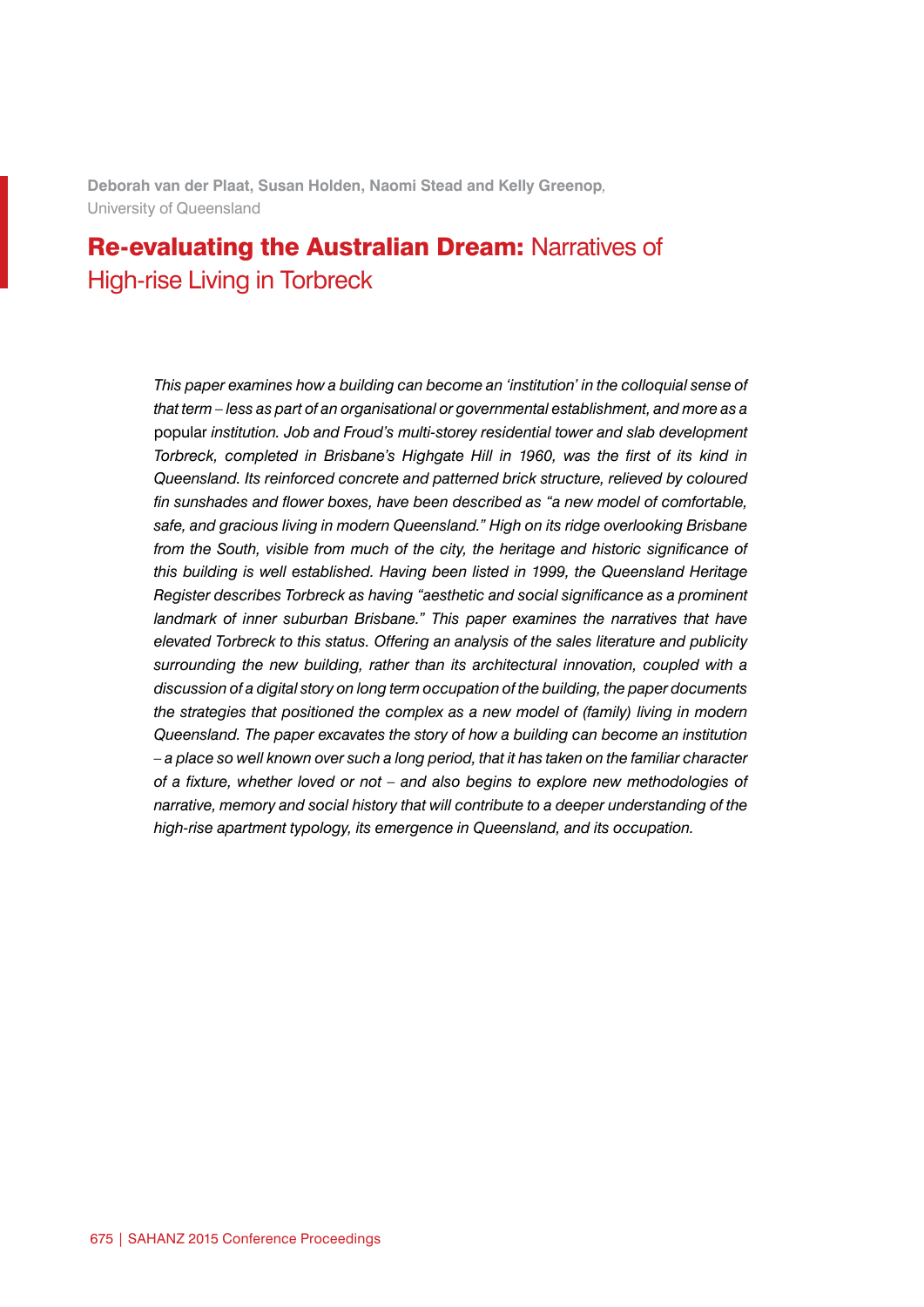

The high-rise apartment building was a key typology of modernism and remains a ubiquitous form of dwelling globally, in the present day. As described by Florian Urban in his recent book *Tower and Slab: Histories of Global Mass Housing* modern mass housing, and the tower as a particular typology, also has a complex and contradictory history, the detail of which tends to be obscured by notable failures.1 The reputation of the residential high-rise has been tied as much to culture and perception as experience and fact. Urban's book considers how the multiple histories of mass housing have been defined by "continuous tension between international and local traditions" and the differential success and longevity of buildings in public and private ownership, that reveal disjunctions between the generalisations made about housing typologies and the specific histories of individual buildings.<sup>2</sup>

In Australia the history of high-density residential, while reflecting an impulse towards modernisation common throughout the world, and well-described by Urban, is also linked with the history of urbanisation in this country and specific debates about densification.<sup>3</sup> In these debates the high-rise residential apartment building has had to contend with the potency and success of the 'great Australian dream' and an entrenched image of the domestic in which the well-being of children and the security of the family are served best by the freestanding home on a quarter acre block. The 2007 book *Homes in the Sky* by Caroline Butler-Bowdon and Charles Pickett is the only book to address in a broad way the history of this important housing type, but provides only a partial history, focusing almost exclusively on Sydney and Melbourne.4 More, nuanced, specific, and, we would argue, long-range accounts of high-rise apartment living that make use of hybrid methods, are required to better understand the complexity of this typology.<sup>5</sup>

This paper examines Torbreck, a significant mid-century high-rise apartment building located in Brisbane, one of Australia's most urbanised cities but not well known for its highrise buildings. Constructed in 1958-60, Torbreck was part of the 1950s boom of the high-rise apartment building that resulted from changes in planning legislation, and coincided with the introduction of new financial and ownership models in Australia. It remains somewhat of an anomaly in Brisbane, yet has been largely successful on several measures, including its 1999 listing on the Queensland Heritage Register.<sup>6</sup> Torbreck effectively employed cuttingedge architectural ideas for the design of high-density residential apartment buildings from Europe and the Americas, despite the architects, Aubrey H. Job and R. P. Froud (Job and Froud) otherwise being predominantly involved in the design of low-rise, detached houses.<sup>7</sup> However Torbreck's significance is not only related to its innovative architectural design.

This paper argues that Torbreck challenged the Australian institution of the quarter-acre block and the free-standing home with an alternative but appealing, secure and long-term model of residential living, and in doing so gained the reputation of an 'institution' locally. To better understand its success and status as a local institution, this paper explores the strategies embedded within the project, how they promoted and advanced the high-rise residential typology both locally and nationally, and how its desirability has developed over time in the face of the dominant detached suburban model. It also aims to set the scene for a larger analysis of the diversity of occupants the building has supported historically and into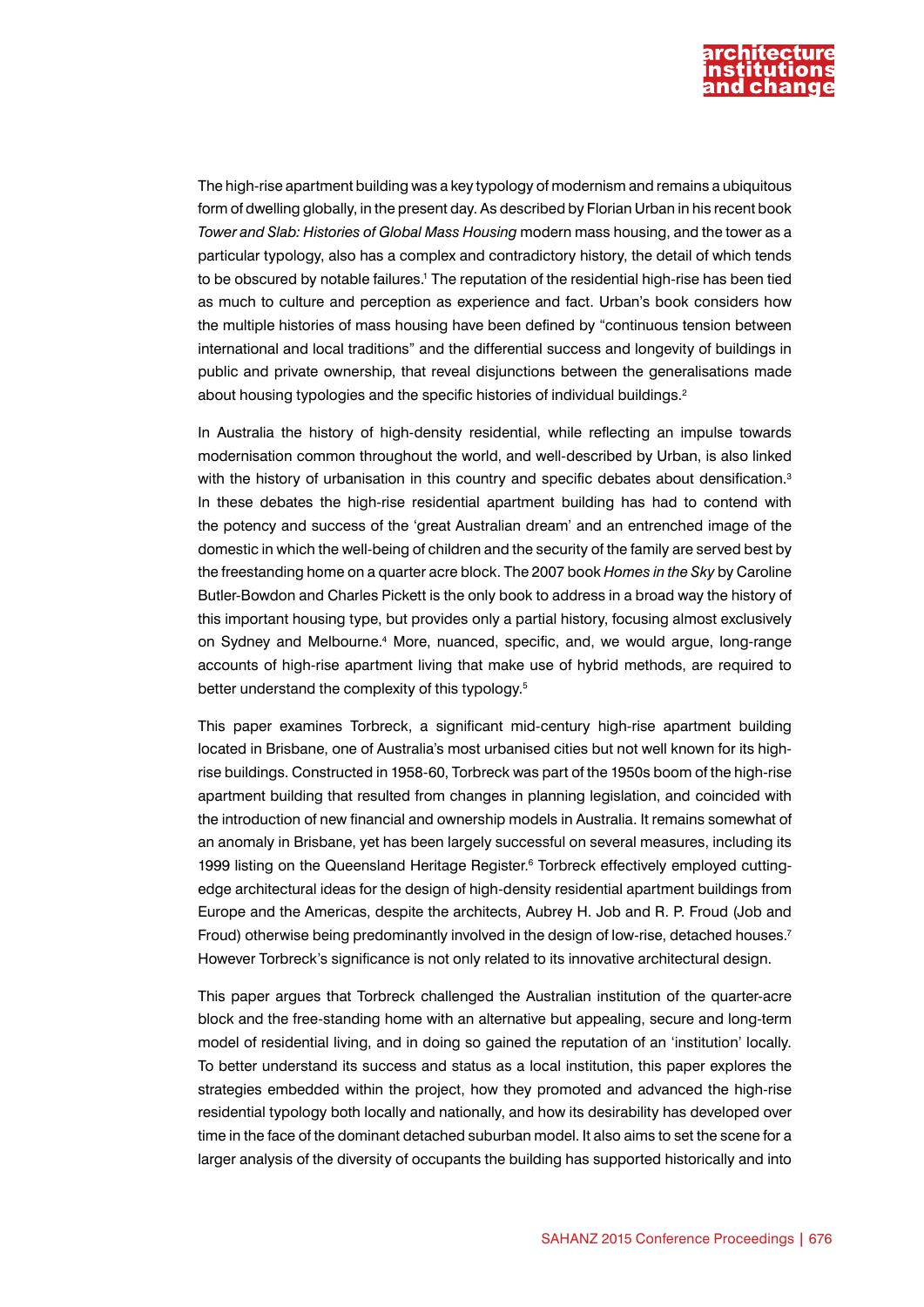the present, and draws on an in-depth account of the experience of long-term occupants who have made Torbreck their home.

Such a deeper and longer history has relevance today, because it has the potential to reveal connections between the architectural and development vision, marketing strategies, and the lived history of the building, which have ongoing relevance for understanding the dynamics of housing density. It is in the temporal analysis of occupancy that there is also scope to develop new and innovative methods of historical analysis and bring them to bear on our understanding of the ongoing role of this architectural typology in the contemporary city. As noted by Urban at the end of his book: "It remains the subject of speculation what new types of architectural creativity in apartment block design, legislative control and consumer preference will yield, but one can expect that multi-story homes will be increasingly accepted throughout the world."8

# **The demographics of density**

Debates about the suitability of different residential typologies for different demographic groups have historically played a significant role in the evaluation of the alternative models of housing in Australia. For example, at the core of the critique of the 'flat' in the first half of the twentieth century was a concern for the physical and psychological development of the child and the positioning of domestic life at the "heart of the nation." While the 'flat', and increased density, evoked for many an image of the slum and its associated diseases, it was also cited as limiting the child's opportunity to play and as attacking the physical and economic security of the family. An important model of investment for the entrepreneur, the flat failed to offer the family a financially secure, long-term or healthy home.<sup>9</sup> Such views supported the Australian dream of the quarter acre block and the freestanding home, and limited the early development of the apartment building in Australia, contributing to the nation-wide housing shortage that spanned the Depression through to the post-war period of the 1950s.

The idea that different models of housing should be matched to different demographic groups was also a topical part of the discussion about urban growth after World War II, which now included consideration of the "elevator apartment". A 1945 diagram by the Brisbane born architect Walter Bunning, an executive in the newly created Commonwealth Housing Commission (established 1945), made this association explicit. Bunning's diagram made a distinction between "flats" and "elevator apartments", and also between families with children and those without. Importantly, families with children were excluded from the denser models of dwelling including "flats – 2 and 3 storey" and the high-rise apartment and restricted to lower density models such as the row house (only suitable for families with children under one and half years), "double houses" or free-standing dwellings.<sup>10</sup> This demographic association contradicted the European modernist vision of multi-storey housing typologies, in which various forms of residential high-rise buildings were advocated as a hygienic and family-friendly typology, particularly in the period of post-war reconstruction.

In Brisbane, the case for introducing high-rise residential buildings as a strategy in the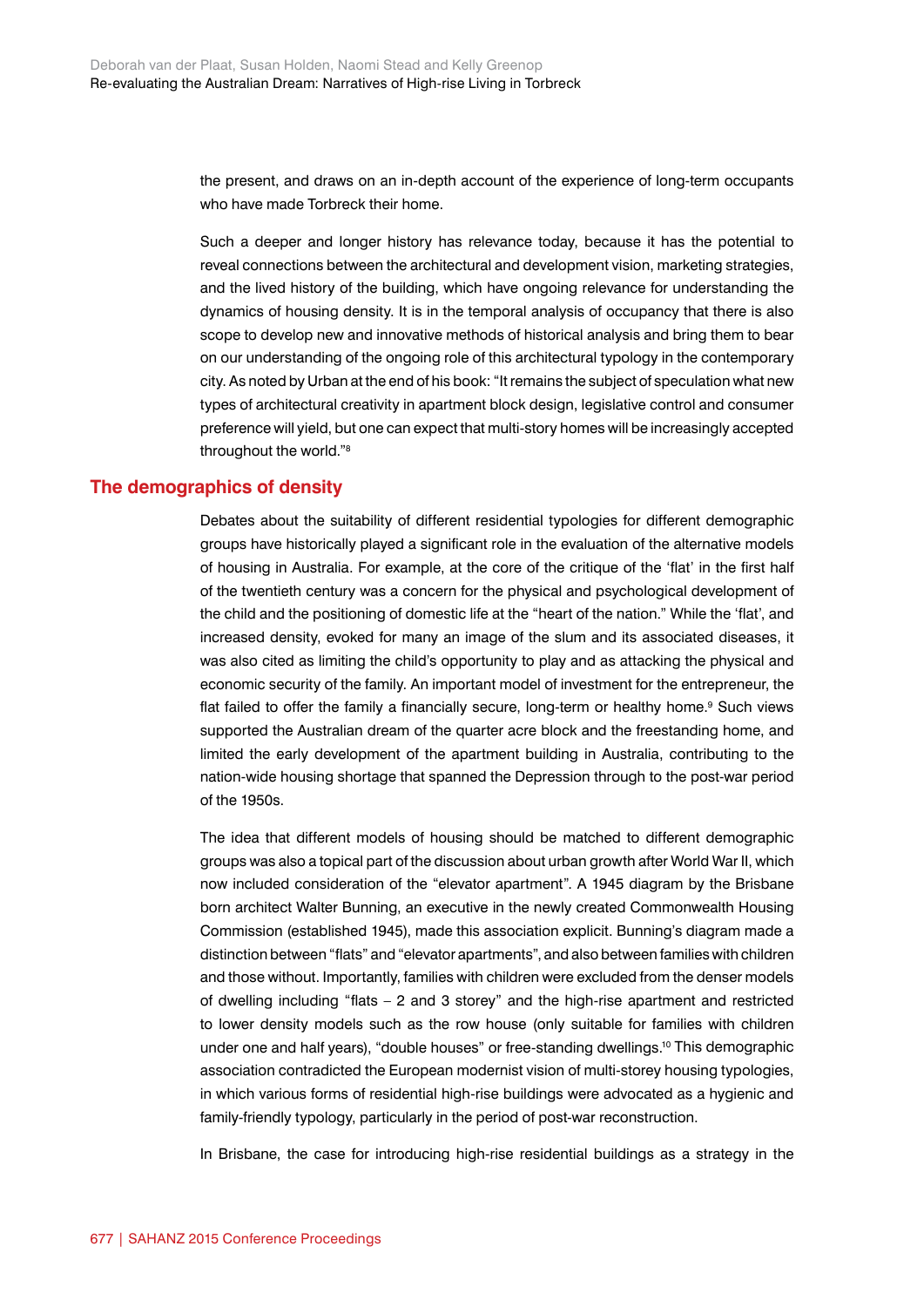

densification of the city engaged both perspectives: it was presented by professionals engaged in city planning debates as a solution to urban sprawl that would also free up existing housing stock for families; but also as a model, when well-designed, that was readily suitable for family living. The Queensland Institute of Architects, and prominent local architects including Robert Cummings (Professor of Architecture at the University of Queensland) and Ron Voller were vocal in their support of flats as an appropriate model of housing for the city. "When you get to a certain size – and I think we passed it long ago – you must have some areas of the city with a higher concentration of population," Cummings argued in 1953. 11 Flats, he suggested, "were vital in a community as big as Brisbane." Properly designed, they used fewer materials than rows of individual houses. Grouped in units they were also easier and more cost efficient to service than multiple homes. Offering retired couples, empty nesters, newly married couples, bachelors and single woman an alternative to the family home – in keeping with Bunning's earlier formula – they also freed up existing housing stock for young families.12

Cummings and his Queensland colleagues, seeking to expand existing models of dwelling, also argued the suitability of "tall flats" – blocks up to eight storeys high or more – for family living. They pointed to the inner city suburb of Spring Hill**,** located close to Brisbane's CBD as a suitable location for such tall flats. "The Hill" was dominated by substandard housing: "rows of mean, unpainted, decrepit little dwellings." Recognised as "congested, unhealthy, and a fire hazard" the area was also viewed as "no place for children." In 1951, the English Town planner Sir Thomas Bennett, who was visiting Brisbane at the time, identified the suburb as having the potential to become Australia's "brightest, most modern residential district." Shutting the slums of Spring Hill from his mind, and turning mainstream models of dwelling on their head, Sir Thomas saw instead: "wide streets, elegant, tall blocks of flats, gardens, lawns, parks, and children at play."13

Students at the University of Queensland pursued this idea in the 1950s in a study exercise under the direction of Cummings.14 The undergraduates "'wiped' out the … area bound by Gregory and Wickham Terraces and Water Street", 80 acres in total, and developed a new and radical scheme for the area. With "plans and scale models, they completely rehoused the 3500 residents." The "70-year-old ramshackle tenements and tiny cottages" were replaced with eight storey blocks of "super-modern flats" designed to exploit specific climatic conditions of Brisbane. These, it was noted, could be of an "open-type" designed to catch the north-eastern sun in the winter and cooling breezes in summer. Central to the plan were children's play areas, a swimming pool, shopping centre, restaurants, school, kindergarten, and health clinic. A community block containing a meeting hall, library and cinema was also included.15 Comfortably accommodating the suburb's original 3500 residents, the proposed scheme increased the regions density to 150 people per acre. Twenty to twenty-five people per acre was the norm for Brisbane's post-war suburbs. Arguing that the "new Spring Hill" need not remain a "dream," Cummings and his colleagues called on the State Government to lift current restrictions on flat construction. While allowing the conversion of old homes into "flats" – which were viewed as "seldom satisfactory and … destined to become slums" – the construction of new projects remained strictly prohibited in 1950 Brisbane.16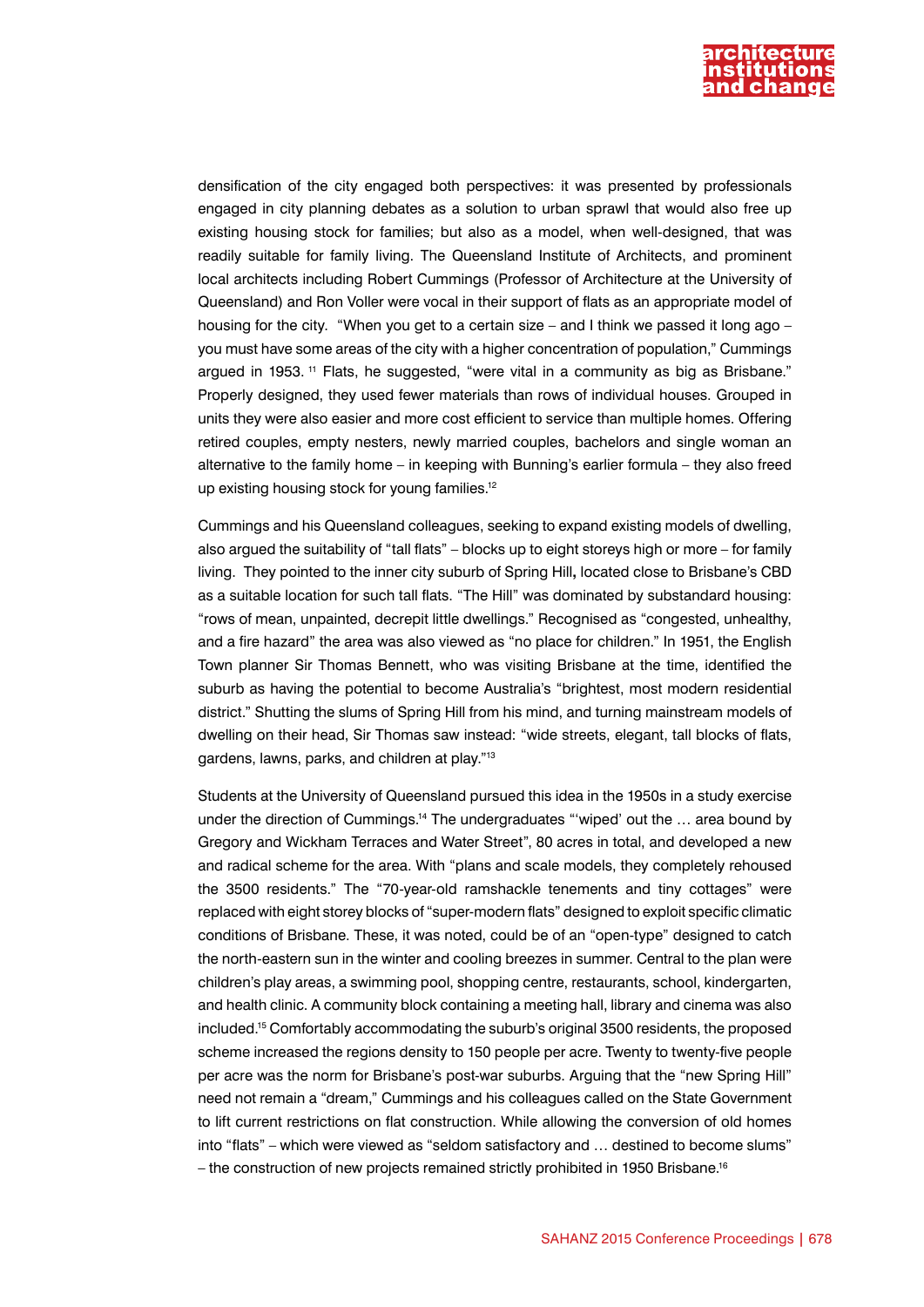Both Urban and Butler-Bowdon and Pickett recognise the post-war decades as a period when "mass housing construction reached its peak."<sup>17</sup> In Australia, influential factors that contributed to this rise include a growing self confidence in modernism and the influence of émigré architects, especially within the context of debates on urban sprawl;18 a widespread adoption of new building technologies such as reinforced concrete construction; and new entrepreneurial models of property development and the growing influence of property and building companies such as Lend Lease.19 The success of the new typology in Australia was often dependent on all three factors. Torbreck (completed 1960) was one of the first architecturally significant high-rise residential projects completed in Australia alongside Domain Park in Melbourne (Robin Boyd, completed 1962) and Blues Point Tower in Sydney (Harry Seidler, completed 1962).<sup>20</sup>

The replacement of company-title arrangements with strata title Laws in the 1960s, a change that made the ownership of individual apartments possible for the first time, coupled with innovations in marketing and publicity, was also significant in broadening the demographics of markets and patterns of ownership for alternative housing typologies. 21 As Butler-Bowdon and Pickett have demonstrated: "Lend Lease played a leading role in the introduction of strata title" while the "promise of strata title laws produced numerous media reports about this 'new style of living".<sup>22</sup>

#### **Torbreck: A new concept of (family) living**

In the conception, design and marketing of Torbreck there was a powerful alignment of strategies through which the apartment was presented as a secure and desirable model of home ownership. It was a vision that combined the modernist ideal of high quality, highdensity housing provision, with an American vision of the residential high-rise as supporting a leisure-filled cosmopolitan life. Challenging Bunning's earlier thesis that attached housing types to specific (and fixed) social groups, and recalling the earlier proposal for Spring Hill by students from the University of Queensland, Torbreck was also promoted as a suitable housing type for families with children.

Torbreck was initially proposed in the late 1950s by the developer Rowley Pym. A boundary rider from Western Queensland, Pym is believed to have turned to property development when he fell from his horse and broke his leg. His grandmother, owner of the historic Highgate Hill homestead and original Torbreck (meaning Top of the Hill), is believed to have handed the property over to her grandson to finance his new career. Pym employed Job and Froud to design Torbreck after multiple knock backs by a number of the city's architects. Frank Salmon, a contemporary of Froud, said of Pym: "It was the vision of Torbreck that moved him and nothing seemed able to stop him."<sup>23</sup>

Torbreck was a fore-runner in new financing models for residential construction in post-war Australia. It was "financed and marketed by Reid Murray Holdings, one of several ambitious and entrepreneurial property companies to emerge during the 1950s and 60s, with profound effects on the apartment building industry."<sup>24</sup> Previously, most major apartment buildings were financed by a variety of private and public investors, content to profit from the rental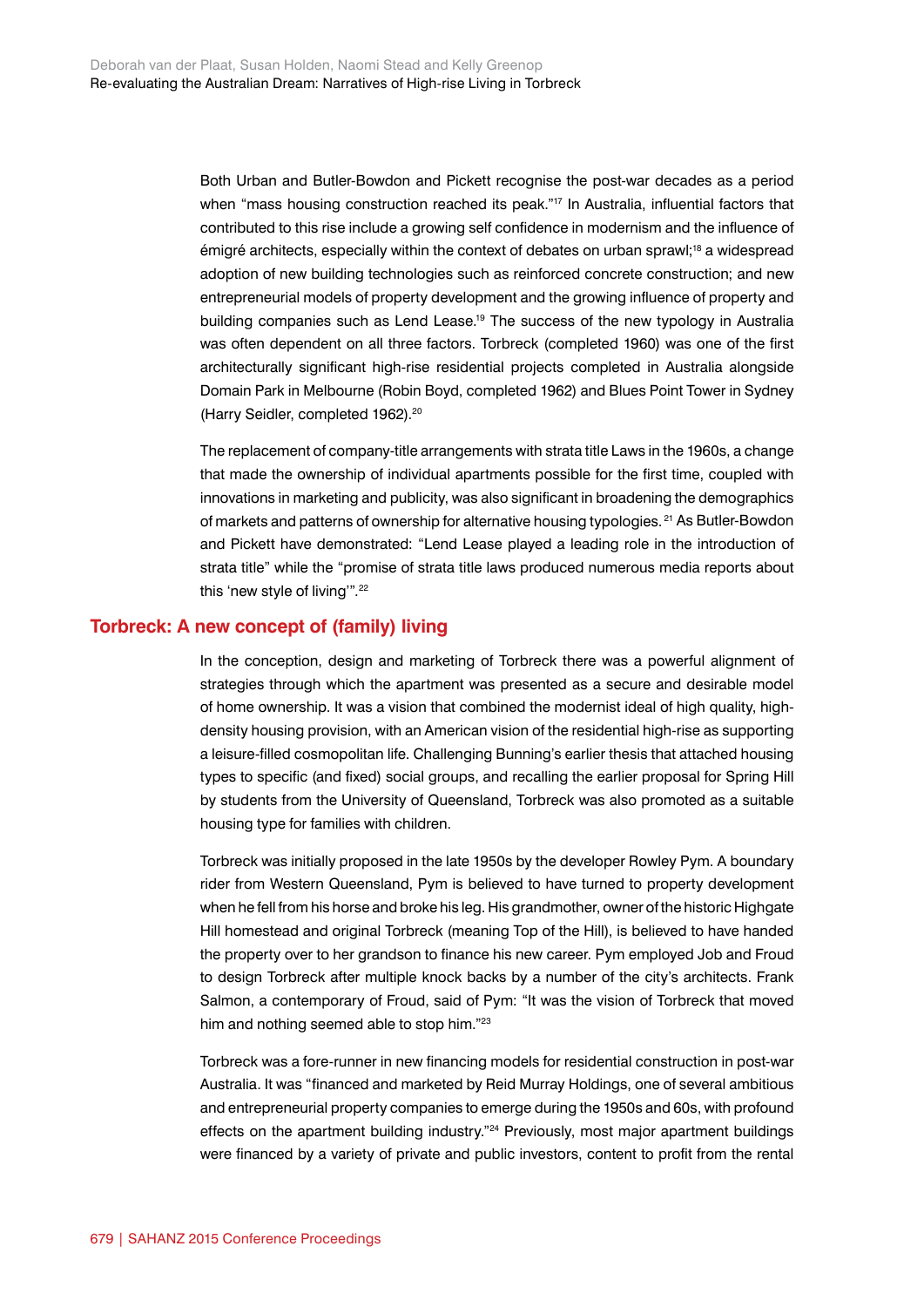

income paid by their tenants. In contrast, Reid Murray and similar companies managed both the finance and construction roles, as well as taking a leading role in the promotion and sales of the new apartments. Formed in 1957 from a merger of retailing companies, Reid Murray expanded aggressively into the property and construction industries. It subdivided and sold land and built houses and flats for sale in Adelaide, Melbourne, Sydney and Brisbane. It also built shopping centres and hotels.25 Torbreck was Reid Murray's most ambitious apartment project. Its early sales success inspired plans for further Queensland towers using the Torbreck name.<sup>26</sup> In 1961 Reid Murray Holdings was the fourth largest Australianowned company. Two years later it collapsed with losses of almost \$24 million, a victim of the early 1960s credit squeeze as well as the company's reckless fast expansion. At the time, Reid Murray was Australia's largest corporate failure, and it left numerous contractors, mortgagees and shareholders out of pocket."27

Torbreck was constructed at a time when Strata Title legislation was being introduced into Australia. The Strata Title was believed to give greater control and security to individual unit holders, the "ownership of units" and control of the company by unit holders only.<sup>28</sup> While Torbreck retained the older organisational structure of the Company Title it straddled the two models by taking on many of the qualities of the Strata Title. As in the latter, efforts were made to stress the ownership of individual units rather than shares within the company. This is reflected in the use of the term "home-unit" rather than "flat" in the promotional literature. <sup>29</sup> The management of the company by unit owners was another idea that brought it in line with the Strata model.<sup>30</sup>

While the organisational structure of Torbreck exploited the shift in attitude towards apartment living that the impending introduction of Strata Title legislation provoked, in keeping the Company Title model, it also demonstrated the ongoing relevance and appeal of one of its prominent and influential features: the incorporation of rules to control the occupancy of the building in the company's articles of association. Recalling earlier calls made by Reverend Trudghan (Superintendent of the Brisbane City Mission) for the character testing or 'grading' of residents in flats to ensure compatibility and the longevity of unit dwelling, at Torbreck, the involvement of the company Board in approving new owners when individual units were eventually sold on, effectively enacted and put in place this process of review.<sup>31</sup> Torbreck's company title status continues to the present day, despite numerous attempts by sectors of residents to introduce strata-title in the belief it will increase property values. Many residents appear to prefer the benefits delivered by the hybrid nature of the current organisational structure.

Ownership was a key part of the marketing strategy to present Torbreck as a secure and long-term residential model of living. This was particularly important in the targeting of families and single women. An eight page sales brochure simply titled *Torbreck* (n.d) now in the Fryer Library (the University of Queensland), introduced the project as a new "concept of [gracious] living" that overshadowed "all existing and accepted standards" and reflected an elevated and cultivated taste. Technological and design innovations were described in terms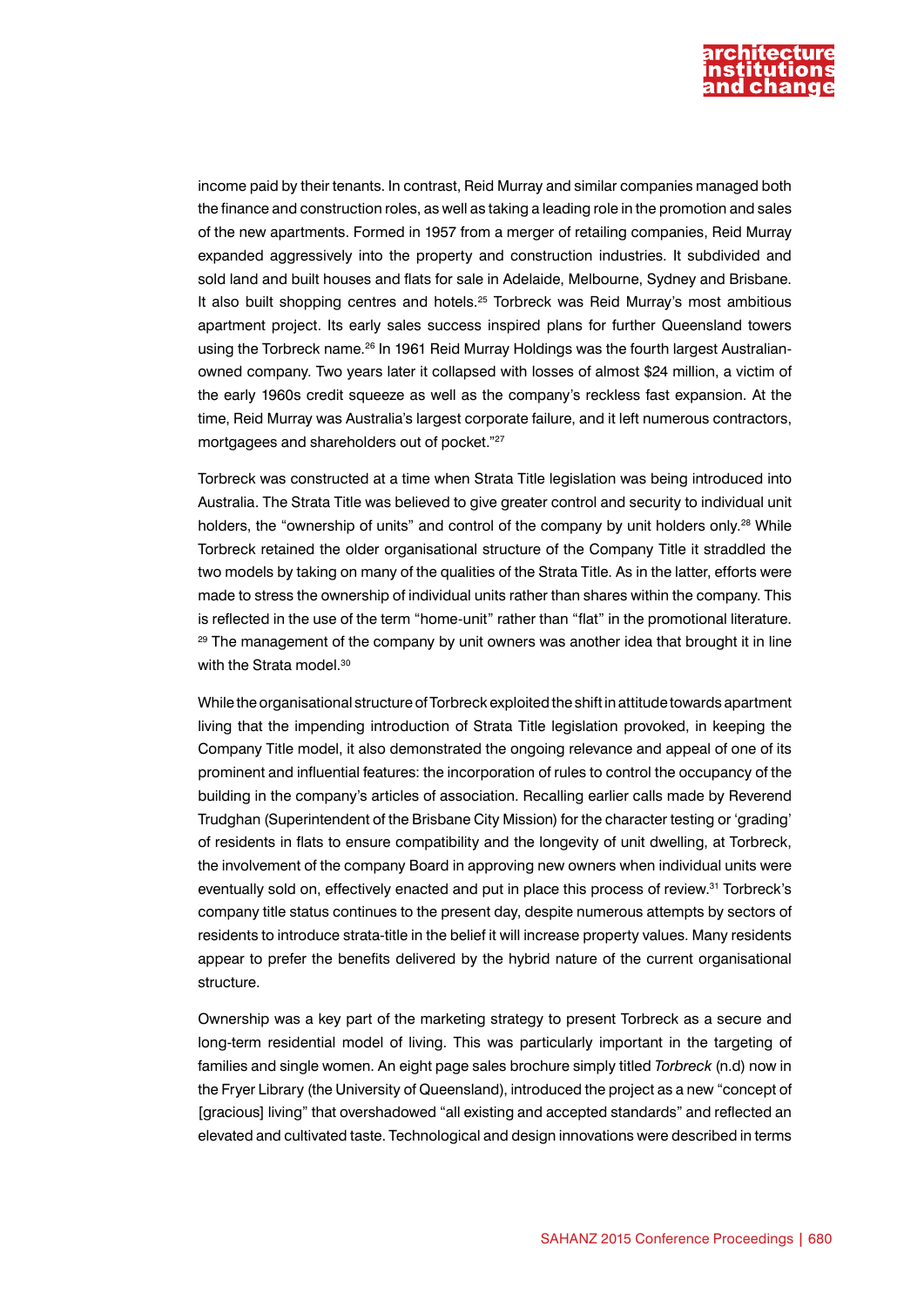that emphasised how they would mitigate the pressures of high-density living, including the transmission of sound and odours, while exploiting the typology's potential to offer a high level of amenity, convenience, community and security. The pamphlet went on to carefully stress: the ownership of units by titled holders; the luxuriousness of living offered – the resident having "exclusive" access to shared facilities "equal to the best in the world [and] valued at approx. £100, 000"; the project's suitability for singles, married couples without children and larger families with children; the location of the complex in an acre of gardens and incorporation of a children's playground and swimming pool; and access to the most modern of services – including fully plumbed bathrooms (an exciting innovation when much of Brisbane was still unsewered), electric kitchens, scientifically designed drying cupboards and revolving TVs (an emerging technology not only in Brisbane but Australia wide). Shopping facilities, including establishments for "smallgoods, groceries and stationary" plus "a distinctive high class restaurant" providing room service to every apartment and a terrace café and roof garden – "where you can entertain your guests in a manner befitting your most exacting wishes" – were also proposed. 32

The eight page flyer was richly illustrated with drawings of the observation deck and roof gardens – "unrivalled in Australia" – the ground floor boutiques and social lounge (where owners could meet their guests), a large kidney shaped pool encircled by palm trees and a bird's-eye perspective showing the spacious tropical gardens and children's playground. Interspersed throughout the booklet were plans of the various apartment types available in the Tower Block (T1 to T6) and the Garden Block (G1-G8). Apartments ranged from three bedrooms (T6) through to studios and each plan type could be varied to meet the specific requirements of the client.<sup>33</sup> On page 4, the "features that would [make] Torbreck distinctive" were carefully described. These included concrete floors (ready for coverings to be chosen by the unit owner), tiled bathrooms, toilets and kitchen floors, acoustic plaster for ceilings, metal framed doors and windows to balconies, provisions for air conditioning (an optional extra that the unit owner could take up with minimal building work), built in furniture (including wardrobes, storage cupboards, vanity table, medicine cabinet, kitchen cabinets consisting of ant-proof shelves, laminated work bench, servery, china cabinet and cutlery draws), and inbuilt safe, light fittings, wiring for two telephones and a television and a garbage disposal. Mechanical exhaust ventilation would be fitted to extract cooking fumes and odours.<sup>34</sup>

A second and smaller two-page brochure *Torbreck: A New Concept of Gracious Living* gave attention to the importance of privacy – stating that the "communal life need only extend to your front door" – and safety; the complex offering an "ideal situation for ladies living without menfolk" and those seeking "security and pleasant companionship while retaining perfect privacy." Flexibility of design – achieved through multiple floor prints and non-load bearing internal partitions – and attention to sound proofing and ventilation, where also highlighted.<sup>35</sup> Here too the internal and external features that made Torbreck unique were listed with added attention being given to the use of "automatic lifts with self closing doors," laundry facilities, including a "home-laundry cabinet that thoroughly washes and scientifically dries all clothes"; sporting amenities "in keeping with the new concept of living that Torbreck introduces" including lawn tennis court, golf putting green, and swimming pool; and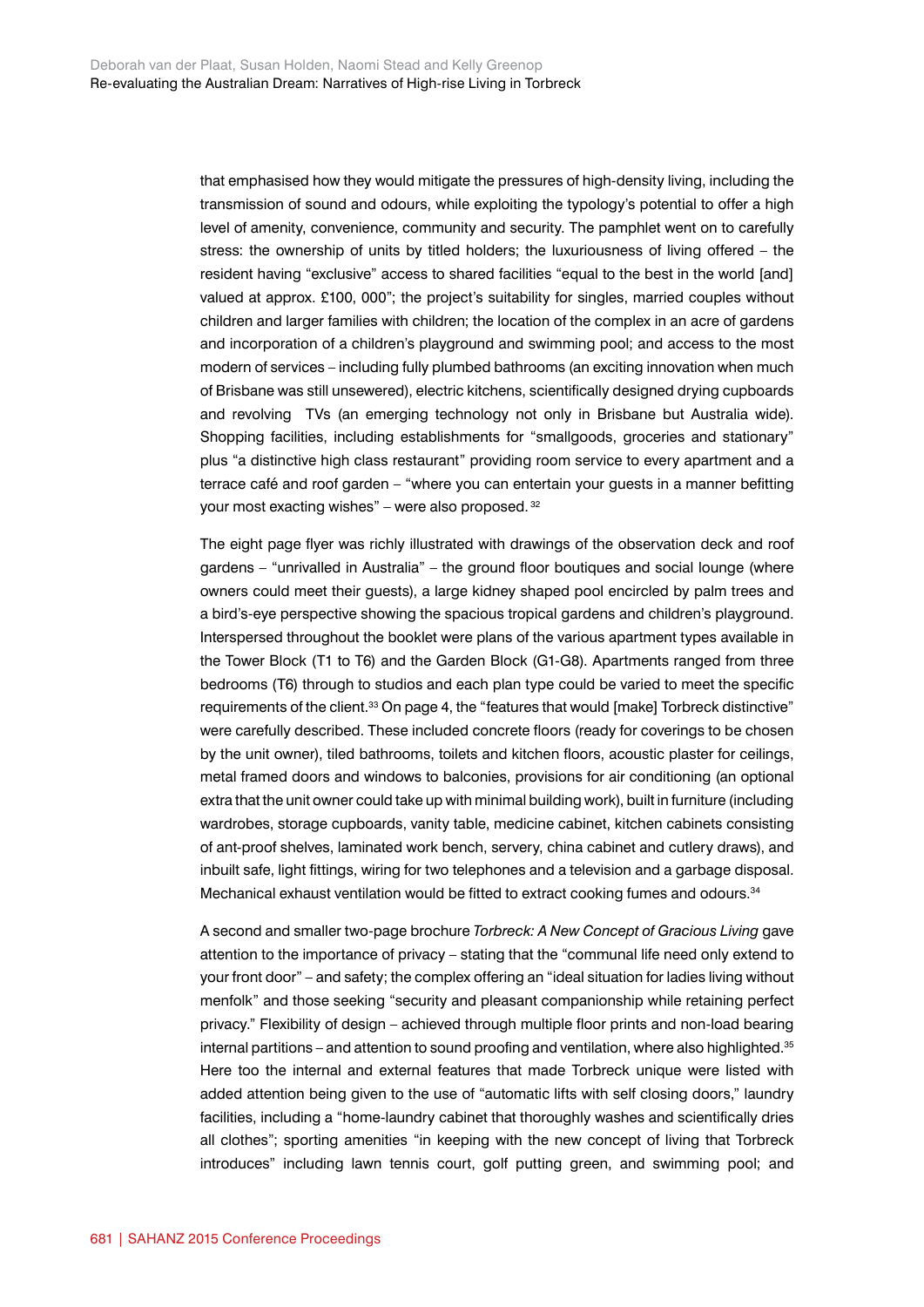

interior décor that was compatible with the individual taste of unit holders.<sup>36</sup> Illustrated by a photomontage that made visible Torbreck's location with the city, the proximity to transport (including a taxi rank and tram line with 100 yards of the complex) and the 360 degree views from the observation lounge (taking in the city, the river, and expansive views of Caloundra, the Moreton Bay Islands, Southport and the foothills of the D'Aguilar Ranges) were also highlighted.

Families with children appear to have been targeted as an important new market for the development. This is suggested by the attention given to child-friendly aspects of the design including a children's playground, sporting facilities – especially those with a strong appeal to children such as the pool – the positioning of the complex in an acre of tropical gardens and the inclusion of roof gardens and terraces. All feature strongly in the visual material used to promote the project. The bird's-eye perspectives of the scheme represented on the covers of both "Torbreck" pamphlets allowed the developers to visually draw attention to pool and the gardens. The generosity of the gardens which surround the complex are complimented by elaborate roof gardens and sun terraces. In small cut-aways within the brochure, a perspective of the pool shows children amongst the users. Another reveals the outlines of a children's playground. The latter is repeated in the 10ft scale model that was used to promote the complex at the developer's office in the city. The inclusion of a playground and gardens was viewed at the time as having a remedial effect for children living in flats.<sup>37</sup> In an attempt to reassure the buyer, the promotional literature was careful to point out that the playground was "properly planned and equipped under expert guidance."38

The inclusion of many of the leisure facilities also appears to be motivated by their benefit for the child. In a series of draft typescripts for an early advertising campaign, a number of scenarios are constructed to tempt the potential buyer. One, titled "It was the Swimming-Pool that Got Me In," highlights the appeal of the pool for a man with children. Unable to ever afford a pool of his own – "my income just didn't run to providing swimming pools," – his purchase of an apartment at Torbreck provides his children – "both of them mad about swimming" – full time access to a pool: "the Torbreck one."<sup>39</sup>

While much of the promotional literature for Torbreck was orientated towards the buyer and future resident, a second body of literature, coupled with clever marketing strategies was designed to "bring the public along" on the architectural and housing revolution the project suggested. This was initiated in the early stages of the project and continued through to the occupation of units by new residents. It reinforced the effectiveness of the Torbreck vision in offering a viable alternative to the great Australian dream and contributed to Torbreck's early popularity as a new landmark for Brisbane.

Central to the marketing of the project was the public display of a 10 feet high scale model in the company's city office. A second smaller plastic model made to  $1/16<sup>th</sup>$  inch scale was displayed in the site office. While images of the former were reproduced in the local papers, it was also placed on the back of a truck and driven through Brisbane. $40$  Following the public display of the model the name "Torbreck" reputably became the "most popular lottery syndicate in the Queensland Capital."41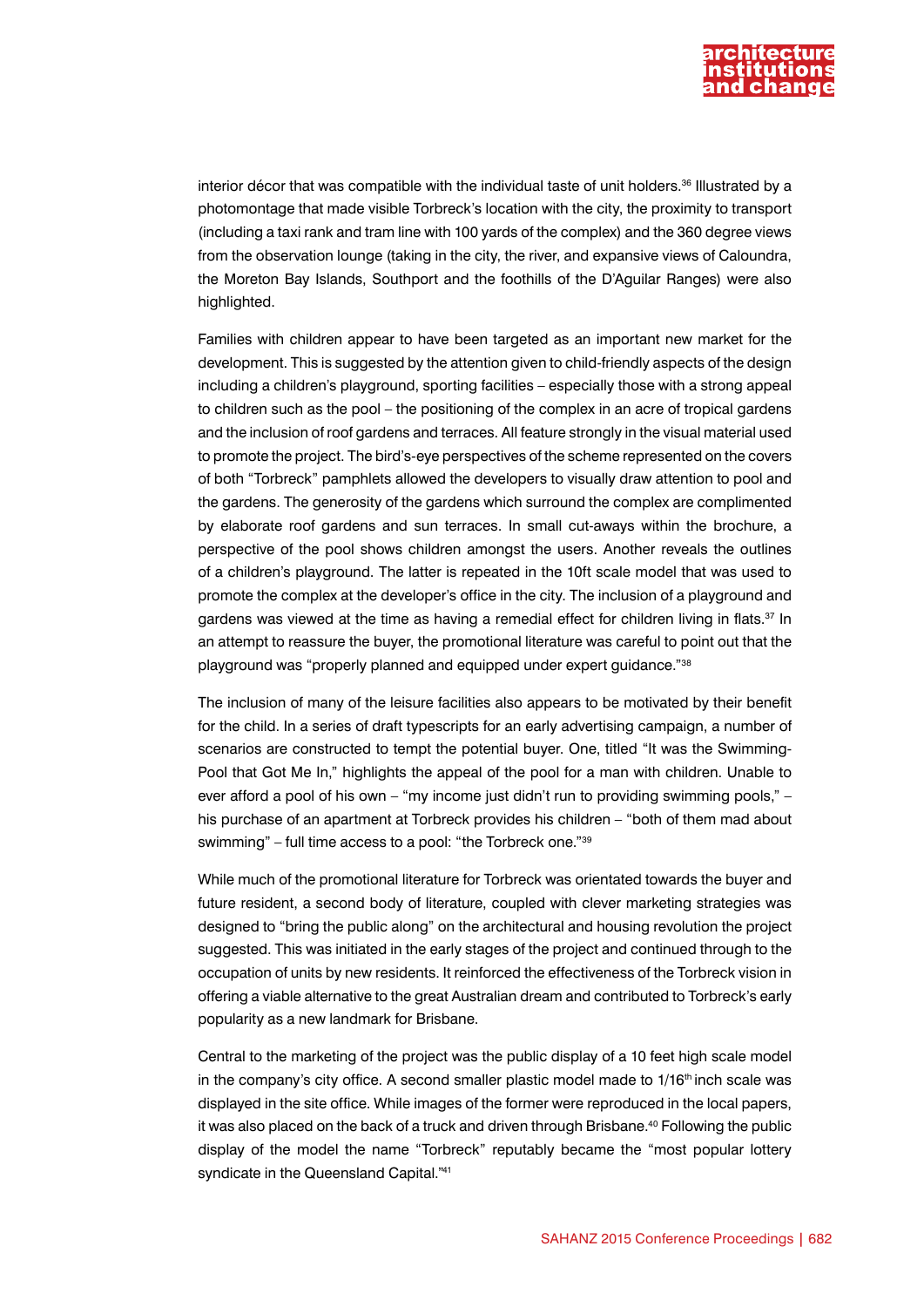Seeking to advance and build upon this initial success, a viewing platform was built onsite for the public to monitor the construction of the project while regular updates were given in the local papers on the innovative construction techniques – lift slab construction – and materials used. $42$  These were set against articles with double page spreads in the leading women's magazines. In one such article for the *Woman's Day* Torbreck is described as a "white flower bedecked building," Australia's "highest skyscraper" and as offering a unique "lifestyle unprecedented in Brisbane." It was also noted that some large units, "at 1,572 square feet [are] were bigger than the average Brisbane home" and had "unparalleled views," while the observation deck and roof gardens would reveal on a clear day vistas to the northern beaches: "at night they will look down on the million light diamonds of the city and its suburbs and winding river."43

While the financial crisis that overtook the developers in 1963, one which saw the nonpayment of the architects,<sup>44</sup> the bankruptcy of the builder,<sup>45</sup> and the removal of many of the more ambitious components of the design including the roof gardens, the ground floor shops and restaurant, basement laundry, putting green and the provision of full room service, the building nonetheless retained and built on its status as a landmark residential development in Brisbane.<sup>46</sup> Prior to the project's completion, the housing scheme was also connected to the state's forthcoming Centenary (1959) and the region's coming of age. Promoted at this time as the "greatest single contribution to home development in Queensland," it was also offered as a model for future schemes under the Torbreck brand including developments at Surfers Paradise and Burleigh.<sup>47</sup> In 1962-63 the Garden Block part of Torbreck was awarded a Royal Australian Institute of Architects (Queensland Chapter) commendation.<sup>48</sup>

# **Torbreck as lived-experience**

One feature of the building's design that played an important role in reinforcing Torbreck's status as a landmark residential development was the incorporation of a viewing lounge or observation deck at the pinnacle of the tower block. This was a civic design gesture that appears also to have had a public function in the early life of the building. Drawing on Highgate Hill's reputation as a 'look out' for Brisbane,<sup>49</sup> the development sought to capitalise on this association by incorporating a viewing lounge on the 22 floor of the tower block. Offering the residents 'unrivalled' views of the city and its environs – including the river, Moreton Bay and surrounding mountain ranges – the observation deck was also opened to the public when the project was first completed. Hoards of Sunday tourists, it is reported, flocked to the building to ride the modern lift and to experience the views. A caretaker was appointed to manage the crowds.<sup>50</sup> While the shopping precinct, restaurant and café planned for the ground floor were never completed, they hint at an additional early intent to open the complex at some levels to the wider public.

Around this same time, multiple articles appeared in the city's newspapers documenting the movement of tenants into the block and the success of the modern lifestyles they had chosen. In "At Home … in the clouds with a sunset at your feet," Grace Garlick outlines for the reader the wonder of penthouse living: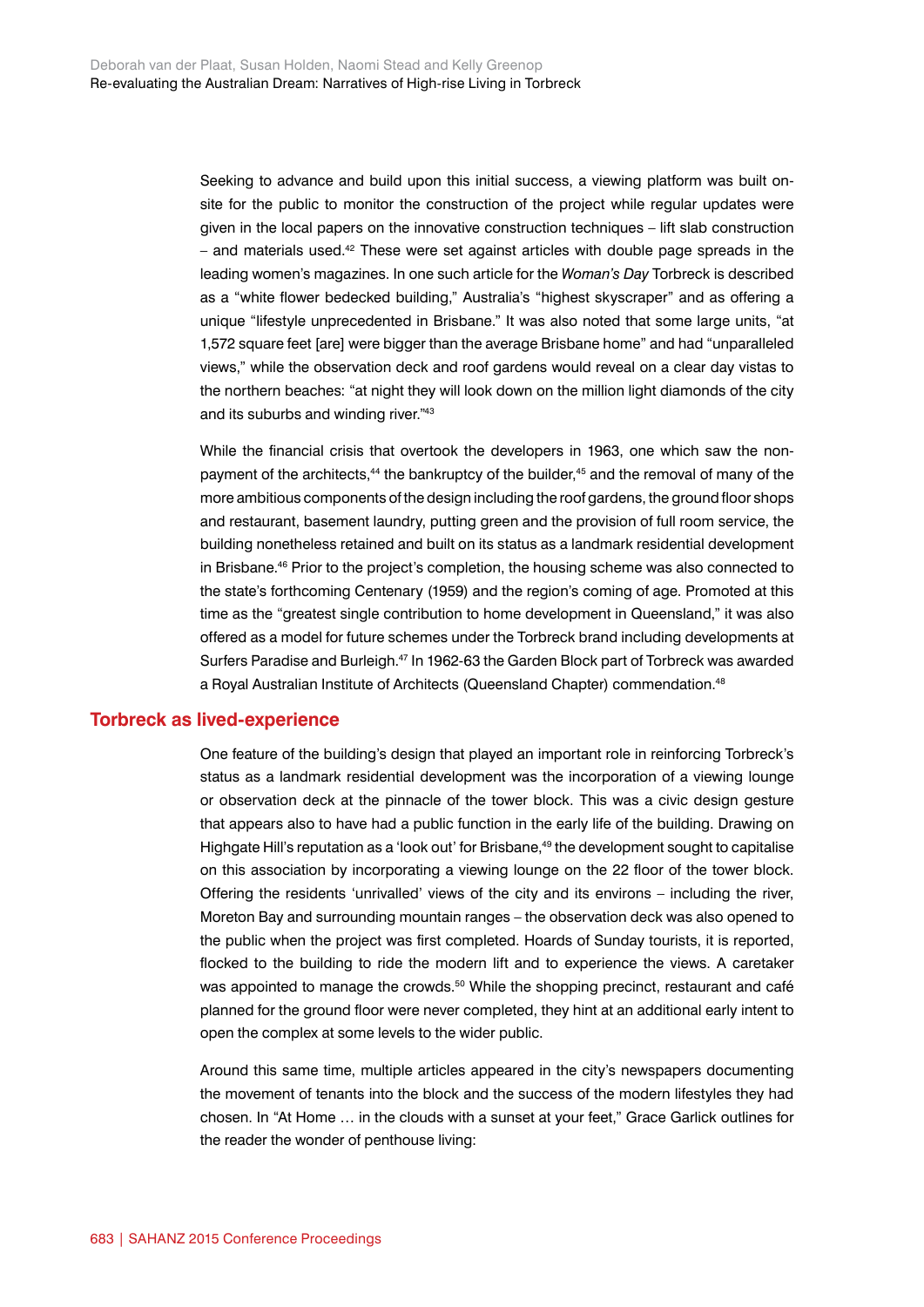

Take a deep breath. Press a button and move gently upwards, 324 feet, in the sky. Open a door and you are looking at a cloud. Actually you are looking at a filmy white curtain moving gently in the penthouse 20<sup>th</sup> storey apartment which Mr and Mrs Michael Carlos and their three teenage daughters call 'home' at the top of Torbreck.

Drawing again on the themes of home ownership and the occupation of apartments by families with children – teenagers in this instance – the article also evokes the glamorous lifestyle the building offered: "Think back to those films 'How to Marry a Millionaire' or 'Gentleman Prefer Blondes' and the glamorous penthouse apartments filmed in New York – and you got the picture."51 Other contemporary writers choose however to focus on the more practical aspects that the building offered. "No Mowing or Weeding for these high level gardeners" proclaimed one while another revealed a "sea of red roofs – a characteristic of most Australian cities" as seen from the balcony of a Torbreck apartment. The first is illustrated by images of women caring for the planter boxes found on each balcony. A couple enjoy the view in the latter, the woman reclining in a Knoll Hardoy Butterfly chair.<sup>52</sup> The overwhelming focus in each is Torbreck's women residents and the new models of domesticity the complex promoted.

An early occupant of Torbreck was Elsie Brooks. Local salon owner and small businesswoman, Elsie lived in Torbreck from the early 1960s, when she first purchased her recently completed apartment, until 1994. Her story demonstrates the success of the marketing campaign and a trend towards long term occupancy that appears to have characterised the early purchase of Torbreck apartments.53 For much of her life Elsie was a single professional woman: independent, lively and immersed in the cultural life of Brisbane. Arriving in Australia from England, and training as a hairdresser in Sydney, Elsie moved to Brisbane and established a prosperous career initially as a mobile hairdresser with a clientele amongst Brisbane's elite, and then with her own salon in Rowe's arcade in the Brisbane CBD.<sup>54</sup> She was active in the professional world of hairdressing, contributed to the regulation of training, took on apprentices, edited a professional hairdressing journal and judged competitions.<sup>55</sup> She was also a member of the Business and Professional Women's Club.56 She was involved in the Brisbane Repertory Theatre Company (established in 1925 by speech and drama teacher Barbara Sisley and English literature professor Jerimiah Stables later becoming the La Boite theatre in 1956) and the Brisbane Arts Theatre (established 1932), and had a role in starting the Twelfth Night Theatre in 1969. She taught elocution (in conjunction with her involvement with the Repertory Theatre) and collected the work of local artists including Margaret Olley. She was a friend of Jesse Groom, Lady Mayoress, whom she met during the war years. <sup>57</sup>

At the age of 60, Elsie married Dr Owen Jones, divorcee and Reader in Geology at the University of Queensland and the couple moved into the newly completed Torbreck.58 The couple had bought their apartment from the building's plumbing contractor who had been given the property in lieu of payment for work on the building, after the building company Kratzmans went bankrupt. Owen had watched Torbreck's progress from across the river while working at the University of Queensland.<sup>59</sup>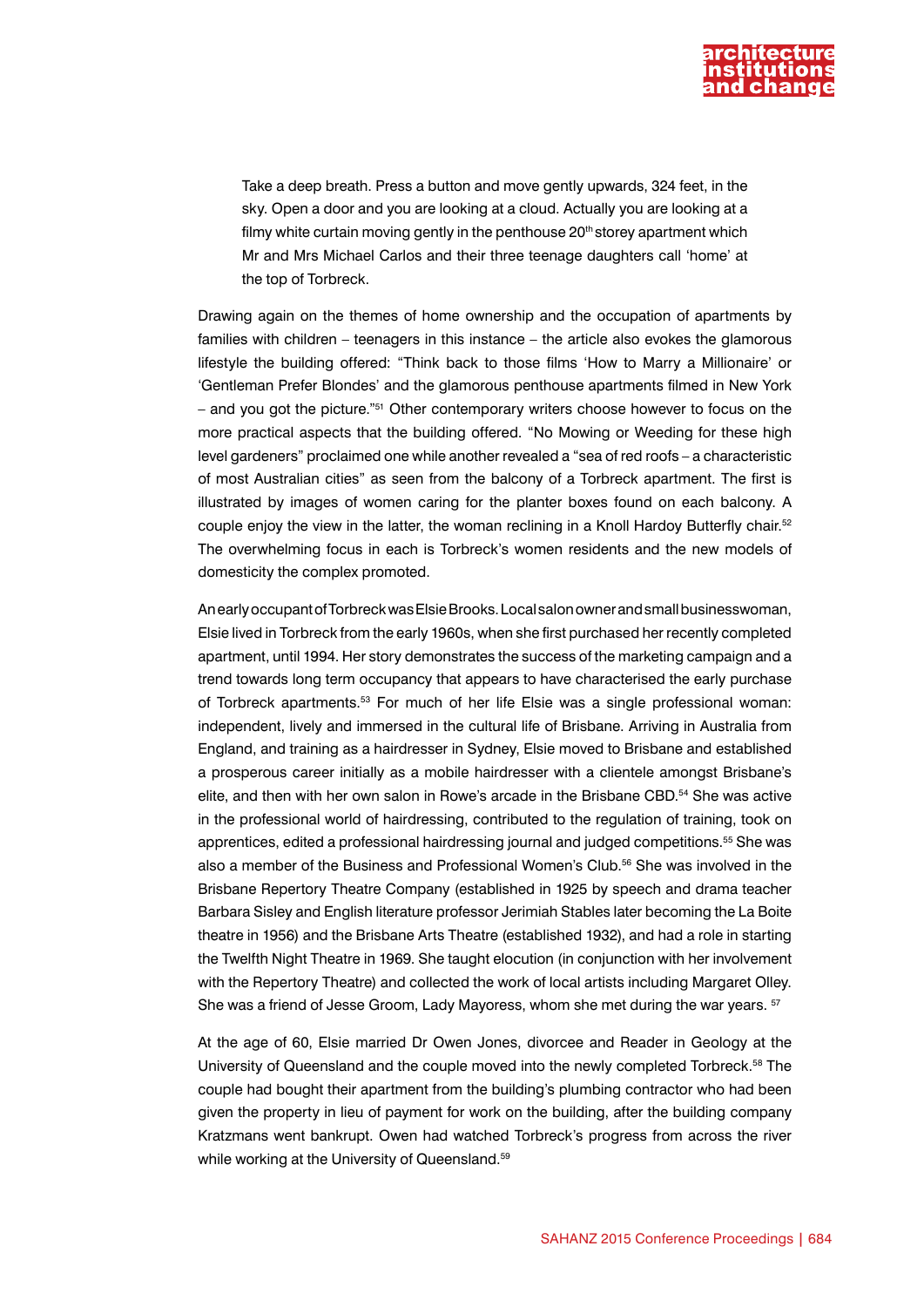Torbreck soon became the focus of Elsie's extended family. Their story is told by Heather Lee (nee Macdonald), Elsie's niece by marriage and former employee. Heather, her husband John, and their three children would visit Torbreck, frequently making use of the balcony and gardens for family gatherings. It was the setting for celebrating significant family events such as John's graduation from the University of Queensland, and birthdays.<sup>60</sup> It reminded Heather and John of earlier times spent in London: "it so reminded me of Dolphin Square in London and John's father was the accountant at Dolphin Square and his mother was the manageress of the restaurant in Dolphin Square."61

Through Elsie and Owen, other academics and hairdressers moved into Torbreck, a pattern that was reflected in the early ownership of the building more generally.<sup>62</sup> They would make use of the BBQ hut in the garden for social gatherings.<sup>63</sup> Heather recalls that there were a "there were a lot of doctors in this building. And, because the Mater Hospital was so close, they could almost walk to work, there were. And, nurses too."64

Elsie lived in the building for over 30 years. Heather moved into the building when Elsie moved to a retirement home in the early 1990s. In that time Heather has noticed how: "the people have changed and we now have more young people in the building. Even little babies now. We didn't have little children much in those early days, but young business women on their own would enjoy living in Torbreck because they didn't have to do gardens or look after the pool."65 Elsie (from mid 1980s after Owen's death) and Heather (after John's death) both lived in the building as single women.

# **Conclusion**

Elsie and Heather's story reflects many of the original ambitions of Torbreck's developers and encapsulates a new model of living that successfully united the home-unit or flat with domesticity, family life and long term, owner-occupier residency. In doing so it reveals the success of Torbreck in reworking the institutions of home-ownership and family living within Queensland. Located, however, at the nexus of lived reality and 'vision' their stories also draw attention to ideas and themes that have yet to be fully explored in the Torbreck story. These include the appeal of the complex to business women, both single and married, the association of the complex with specific professions, including academics, doctors, and hairdressers – and more recently architects – and the engagement of this community with the Arts (and especially the visual arts and theatre). Hinting at a deeper and more complex history, these stories also demonstrate the need to move beyond the architectural form and the text to fully comprehend the richness and complexity of the institution that Torbreck has become.

<sup>1</sup> Florian Urban, *Tower and Slab: Histories of Global Mass Housing* (Abingdon: Routledge, 2012).

<sup>2</sup> Urban, *Tower and Slab*, 13.

<sup>3</sup> Robert Freestone, *Design Australia's Cities: Culture, Commerce and the City Beautiful, 1900-1930*  (Sydney: UNSW Press, 2007).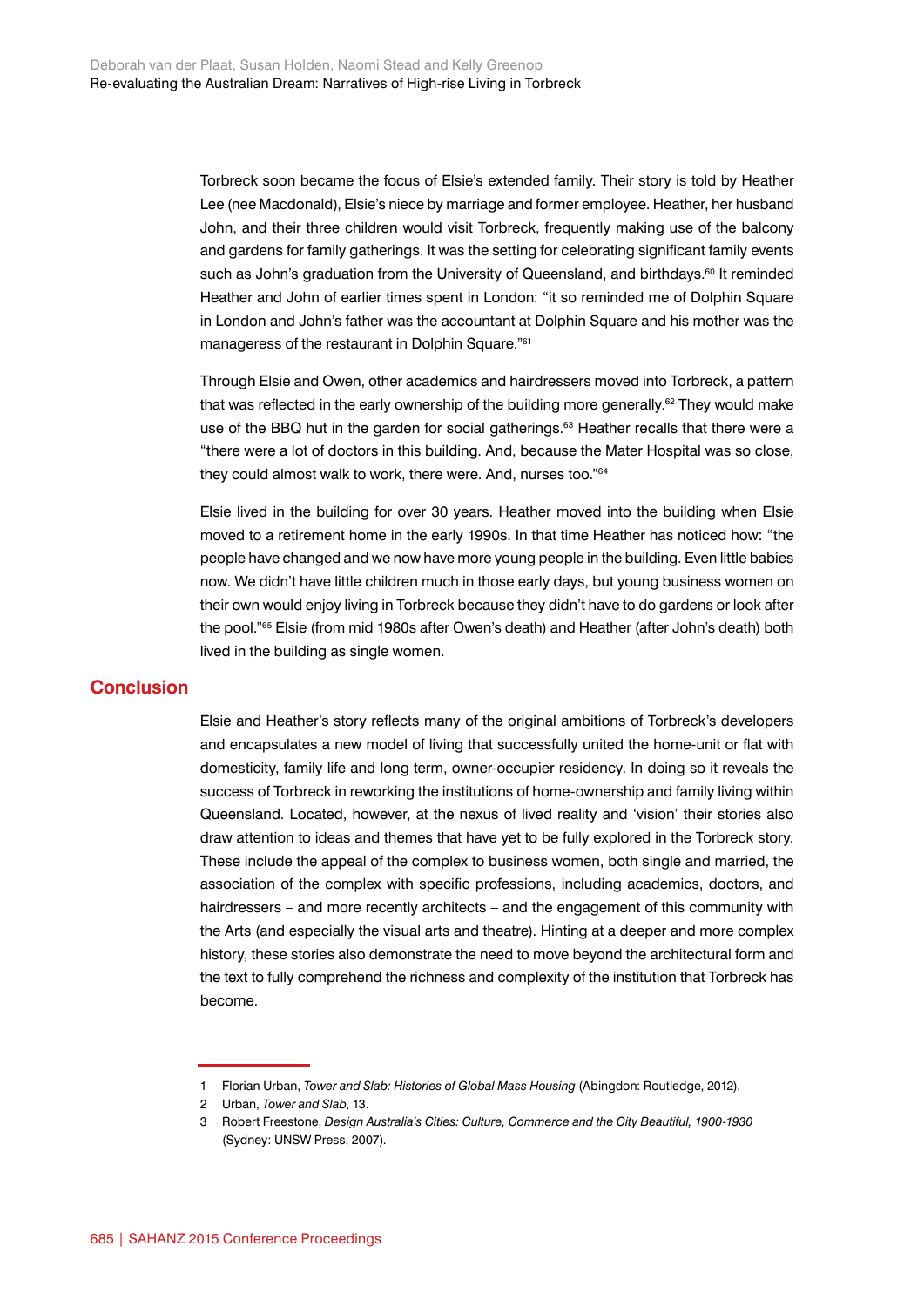

- 4 Caroline Butler-Bowdon and Charles Pickett, *Homes in the Sky: Apartment Living in Australia* (Melbourne: Miegunyah Press, 2007).
- 5 Caroline Butler-Bowdon, "Sydney Apartments: The Urban, Cultural and Design Identity of the Alternative Dwelling 1900-2008" (PhD thesis, University of New South Wales, 2009).
- 6 <https://heritage-register.ehp.qld.gov.au/placeDetail.html?siteId=16019>(accessed February 2015).
- 7 Susan Ferguson, "The Residential Design Legacy of R. P. Froud" (BArch thesis, University of Queensland, Brisbane 2001); Andrew Wilson, "Torbreck: Projections of Californian Landscape and Ultramodern Lifestyle," in *Skyplane: What Effect do Towers have on Urbanism, Sustainability, the Workplace and Historic City Centres*, ed. Richard Francis Jones, Lawrence Neild, Xing Ruan and Deborah van der Plaat (Sydney: UNSW Press, 2009), 132-143.
- 8 Urban, *Tower and Slab*, 175.
- 9 "An Invention of the Devil," *Sunday Times* (Sydney), April 18, 1920, 3; "Flats not conducive to family life," *Argus,* September 10, 1941, 4; "Smaller allotments," Letter to the editor, *Courier Mail,* July 13, 1953, 2.
- 10 *Dwelling Types Diagram,* originally published in *Architectural Forum* republished in Walter Bunning, *Homes in the Sun* (1945), 6; cited in Butler-Bowdon and Pickett, *Homes in the Sky,* 18. It was assumed that young married couples and singles would eventually have children and need to move into a suitable family home. This implied that "flat" or "apartment" living was temporary and transient. This contrasts to the freestanding family home which when purchased was often assumed to be a life home.
- 11 "City 'at stage where flats are necessary.' 'SIZE TOO BIG FOR POPULATION'," *Courier Mail,* July 4, 1953, 6.
- 12 "Says city on need of flats," *Courier Mail,* October 18, 1950, 3; "Says flats ease city problems," *Courier Mail,* October 20, 1952, 5.
- 13 "The Hill could be THE suburb: Vision of wide streets, tall flats, and gardens," *Sunday Mail,* December 30, 1951, 6.
- 14 Students enrolled in the Architecture degree at the University of Queensland in 1951-52 included Ian Charlton, J. R. Curro, D. A. Nutter, H. J. Davis, C. J. Debham, P. R. Gargett, Miss Anne Greenfield, Miss Margaret Kerr, A. Henzel, B. J. E. Ainsley, M. J. Quinlan. R. P. Froud was enrolled in the Diploma of Architecture, University of Queensland from 1941-44. Student Register, School of Architecture, University of Queensland.
- 15 In this regard the project conforms to Cummings idea on neighbourhood design, see Robert Cummings, "Housing Economics" (unpublished lecture presented to the National Council of Women, 1946, private collection, School of Architecture, University of Queensland).
- 16 "The Hill could be THE suburb," 6.
- 17 Urban, *Tower and Slab*, 13.
- 18 Butler-Bowdon and Pickett, *Homes in the Sky*, 14.
- 19 Butler-Bowdon and Pickett, *Homes in the Sky*, 100.
- 20 Butler-Bowdon and Pickett, *Homes in the Sky*, 103.
- 21 Butler-Bowdon and Pickett, *Homes in the Sky*, 102.
- 22 Butler-Bowdon and Pickett*, Homes in the Sky*, 100-102.
- 23 Craig Johnstone, "In the Clouds," *Courier Mail,* November 25, 2002; "£750,000 Block of 'Home Units," *Courier Mail,* October 27, 1957.
- 24 Butler-Bowdon and Pickett, *Homes in the Sky,* 100.
- 25 Butler-Bowdon and Pickett, *Homes in the Sky,* 100.
- 26 "Torbreck: Introduces a New Concept in Home Living," *Courier Mail,* June 8, 1959. These included additional towers at Burleigh and Surfers Paradise. "Torbreck introduces a new concept of Living," advertisement, *Courier Mail,* June 8, 1959.
- 27 Butler-Bowdon and Pickett, *Homes in the Sky,* 100.
- 28 Torbreck Real Estate Brokers, *Torbreck, A New Concept in Gracious Living* (nd) and *Torbreck* (nd), Torbreck Home Unit Collection, Fryer Library, UQFL426, items 54 and 55.
- 29 Torbreck Real Estate Brokers, *Torbreck*, 3; Nan Gorey, "Home in the Sky," *Womans Day,* May 12, 1954, John Oxley Library, State Library of Queensland, Acc. 3228 RP Froud Records.
- 30 Torbreck Real Estate Brokers, *Torbreck*, 7.
- 31 "'Grade' Flat People," 3.
- 32 Torbreck Real Estate Brokers, *Torbreck*, preface.
- 33 Torbreck Real Estate Brokers, *Torbreck*, 3.